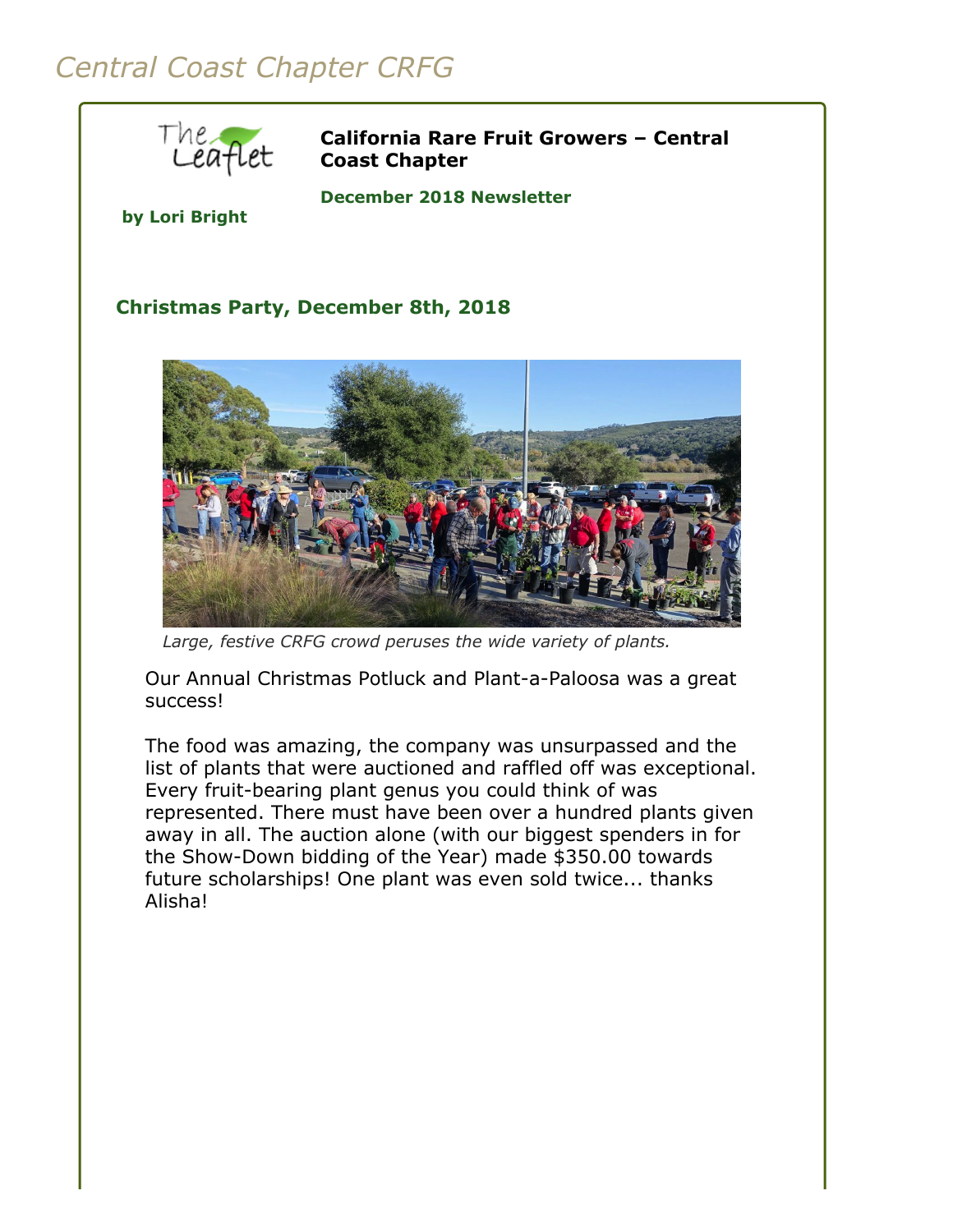

*Let the Christmas Feast begin! Nom nom nom nom nom ....*



*Choung helps members with name tags*



*Joe and Art enjoying the holiday celebration*